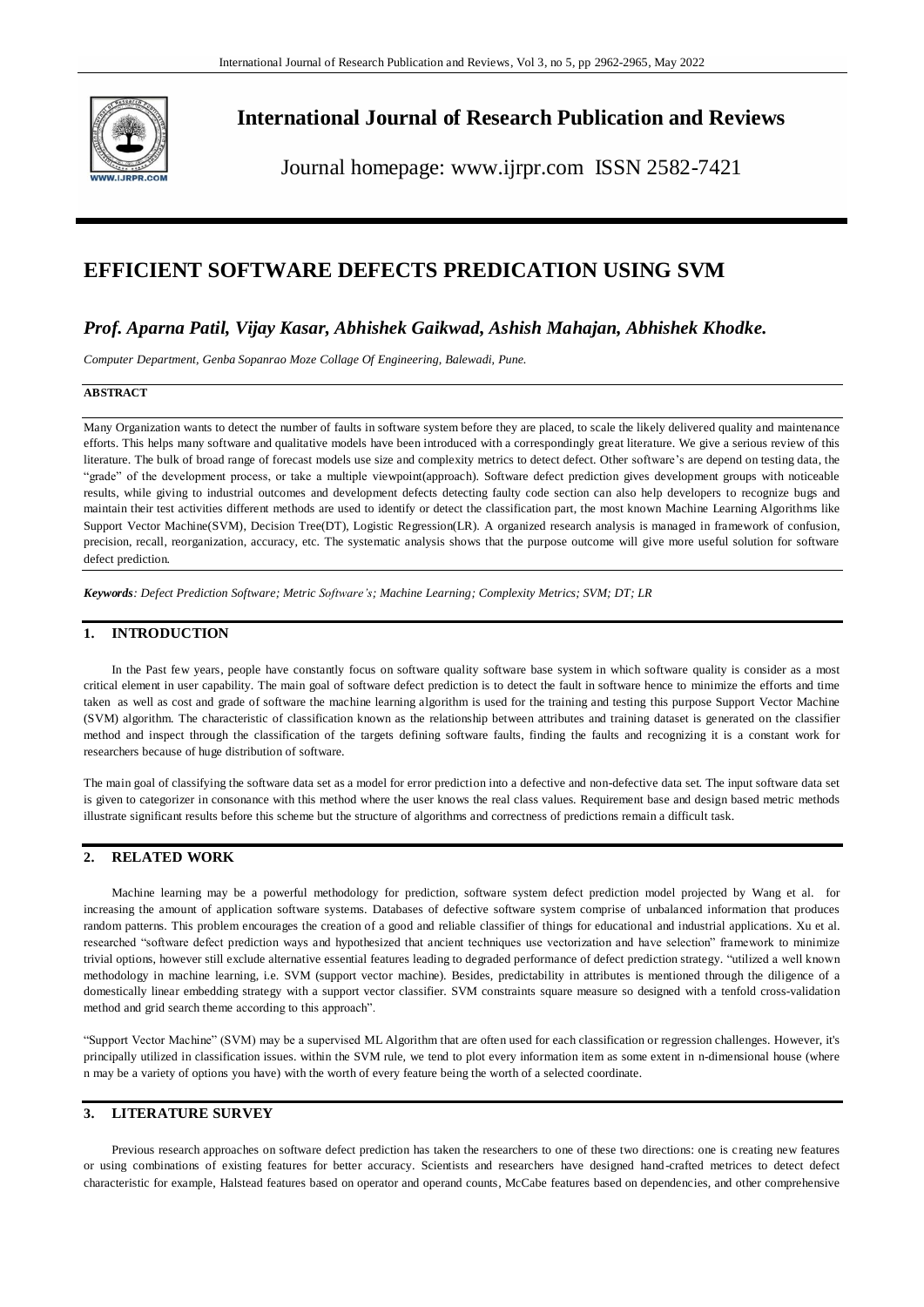feature sets including metrics for object-oriented design features, and code change features. As for the second direction, machine learning techniques, as many machine learning models have been designed to classify data for example, decision tree, Support vector machine, Logistic regression, and dictionary learning models. Those approaches however do not sufficiently capture the syntax and different levels of semantics of source code as software metric features work well in some projects and may not perform well in other projects.

## **4. PROBLEM STATEMENT**

It is also necessary to test thoroughly in order to fulfil and meet customer demands, even if this is costly and time-consuming. Some modules may be defective, while others may be defect-free. If the minority modules contain defects, it is not necessary to test all of them.

#### **GOALS AND OBJECTIVES:**

- The main objective of this project is Increasing confidence in the level of quality and providing information about it. ensure that the final product fits the needs of both the business and the users.
- Without breaching the restrictions, the testing resources can be employed effectively.
- Identifying faults that may have been introduced by the programmer during the development of the software.
- Developing and disseminating information regarding the level of quality. To eliminate flaws. To ensure that the final product fits the needs of both the business and the users.
- Software reliability is frequently underestimated until after development has been completed. The true reliability of the system will not be known until it is delivered to clients. Later in the process, corrective action is more costly.
- Gaining confidence in and providing information about the level of quality.
- To make sure that the end result meets the business and user requirements.
- the testing resources can be used efficiently without violating the constraints.

#### **STATEMENT OF SCOPE:**

Software defect prediction has been an inspiration to software engineers as scale and complexity of projects are increasing with modern technology, defects will increase. Defect prediction has been implemented using different well-known machine learning algorithms that has performed well in software defect predictions, however it was not sufficient to capture the syntax and different level of semantics. In this Project we use Support Vector Machine(SVM), Decision Tree(DT), Logistic Regression(LR) Algorithms. When we use SVM we got have observe that SVM showing less accuracy, so we filter prediction with decision tree algorithm and Logistic Regression algorithm for predicting software defect with more accuracy.



#### **METHODS:**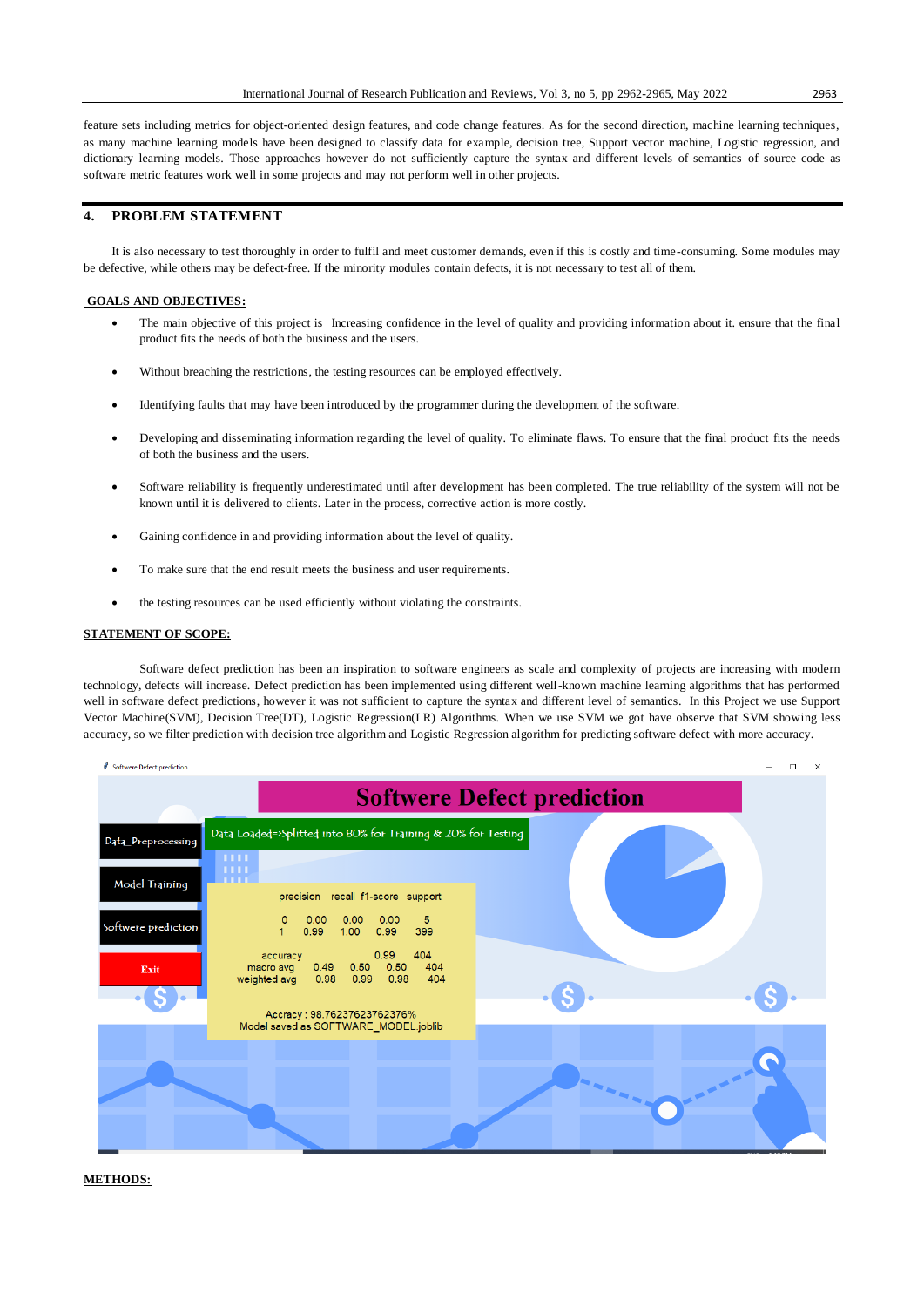- A) SVM (SUPPORT VECTOR MACHINE) a] Support vector machines are a set of supervised learning methods used for classification, regression, and outliers detection. b] Import the dataset. c] Explore the data to figure out what they look like. d] Pre-process the data. e] Split the data into attributes and labels. f] Divide the data into training and testing sets.
- B) DECISION TREE: a] Decision tree are set of supervised learning method. b] It is used for both Classification and Regression problems, but mostly it is preferred for solving Classification problems. c] There are two nodes, the Decision Node and Leaf Node. d] Decision node is used to make decision and Leaf node are the output of those decisions. e] It is a graphical representation for getting all the possible solutions to a problem based on given conditions.
- C) LR (Logistic Regression): a] Logical Reasoning are set of supervised learning method. b] It is used for solving the classification problems. c] It is used to predict the probability of the targeted value. d] The output must be categorical or discrete value that it either can be 1 or 0, YES or NO.

## **SYSTEM WORK AS FOLLOWS:**

Admin will import the dataset, extract the features and train the module.

- The model is train on based on different parameters like cyclomatic complexity, essential complexity, program length, etc.
- The system will provide the accuracy metrics of SVM.
- It will load the GUI, user will login and enter the parameters.
- Then based on input parameter the system will predicts that there is defect or not. If there will be defect on based on input parameters then is display software defect detected and if no defect is present then it will display no software defect detected.

## **ARCHITECTURE DIAGRAM:-**



### **FEATURES:**

- The GUI page will load.
- User registration: User has to register himself and create a unique user name and password.